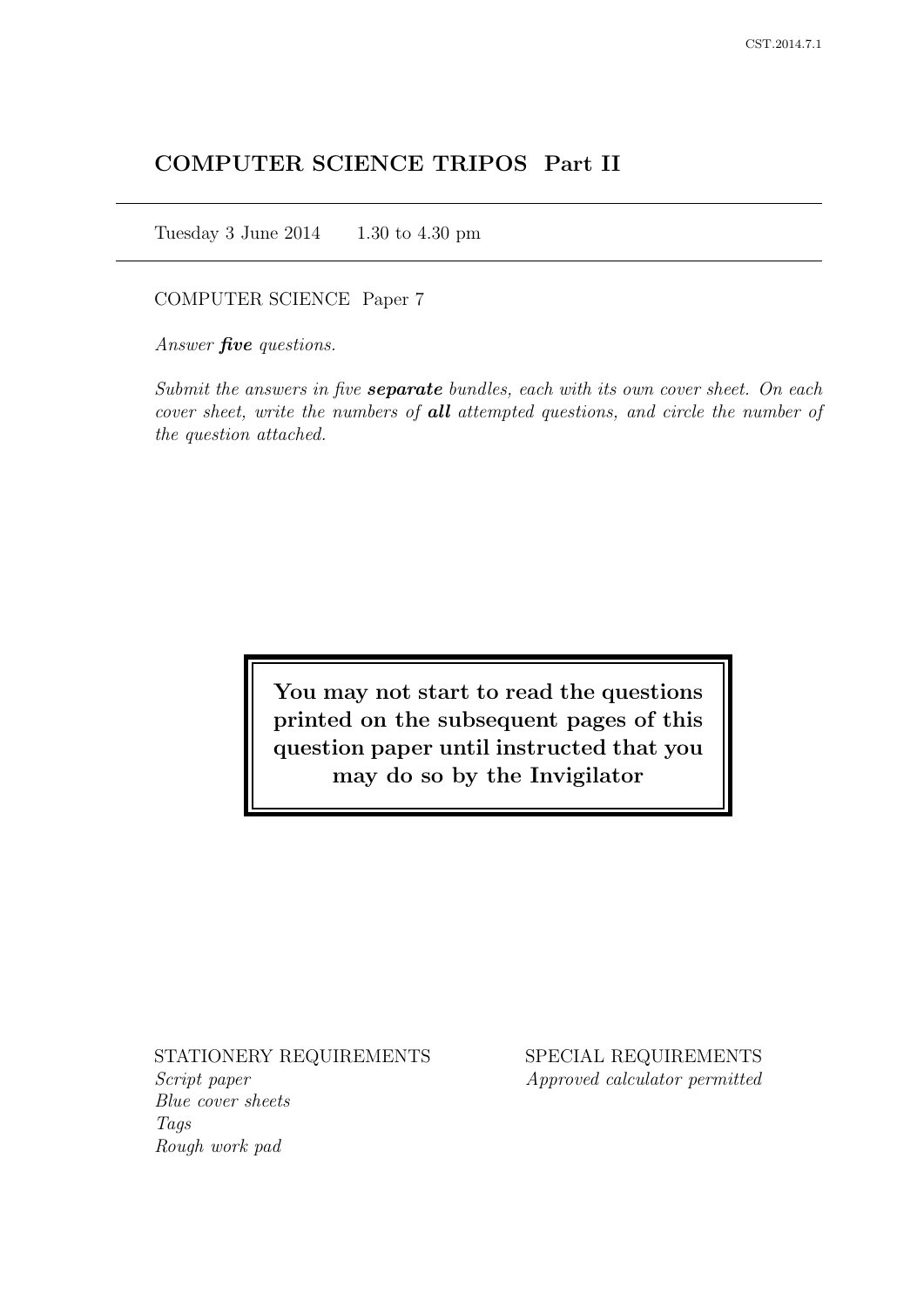#### 1 Advanced Graphics

(a) Assuming that it is mapped to a square with texture co-ordinates from  $(0, 0)$  to  $(1, 1)$ , sketch a picture of the procedural texture map generated by the following Java code. Use textual annotations to indicate the colours of the various parts of the picture. [7 marks]

```
Color BLUE = \dots; Color GREEN = \dots; Color WHITE = \dots;
Color parametricTexture(double tu, double tv) {
  double r1 = 2 * Math.sqrt( (tu - 0.25) * (tu - 0.25)
                           + (tv - 0.5) * (tv - 0.5) );
  double r2 = 2 * Math.sqrt( (tu - 0.75) * (tu - 0.75)
                           + (tv - 0.5) * (tv - 0.5) );
  double f = f(r1) + f(r2);
  return (f > 0.45 && f < 0.55) ? WHITE :
          GREFN.times(f).plus(BLUE.times(1 - f));}
private double f(double r) {
  if (0 \leq r \& r \leq 0.333) { return 1 - 3*rr; }
  else if (0.333 \le r \le r \le r \le 1) { return 1.5*(1-r)*(1-r); }
  else { return 0; }
}
```
- (b) Write brief notes that explain the following.
	- $(i)$  Explain *Perlin Noise*, including how it differs from white noise. [3 marks]
	- (*ii*) Explain *Barycentric Co-ordinates*, including how they are calculated. Diagrams are encouraged. [3 marks]
- (c) Given a ray  $R(t) = O + Dt$  and a unit sphere S, initially centred on the origin and subsequently transformed by affine matrix  $M$ , where  $M$  represents the transformation of the sphere from local to world coordinates:
	- $(i)$  state the centre of the sphere in local co-ordinates and in world co-ordinates;
	- $(ii)$  give an expression in terms of t for the local co-ordinates of the intersections between  $R$  and  $S$ ;
	- (iii) give an expression for the world co-ordinates of the same intersections; and
	- $(iv)$  give an expression for the world co-ordinates of the normal at those intersections. [7 marks]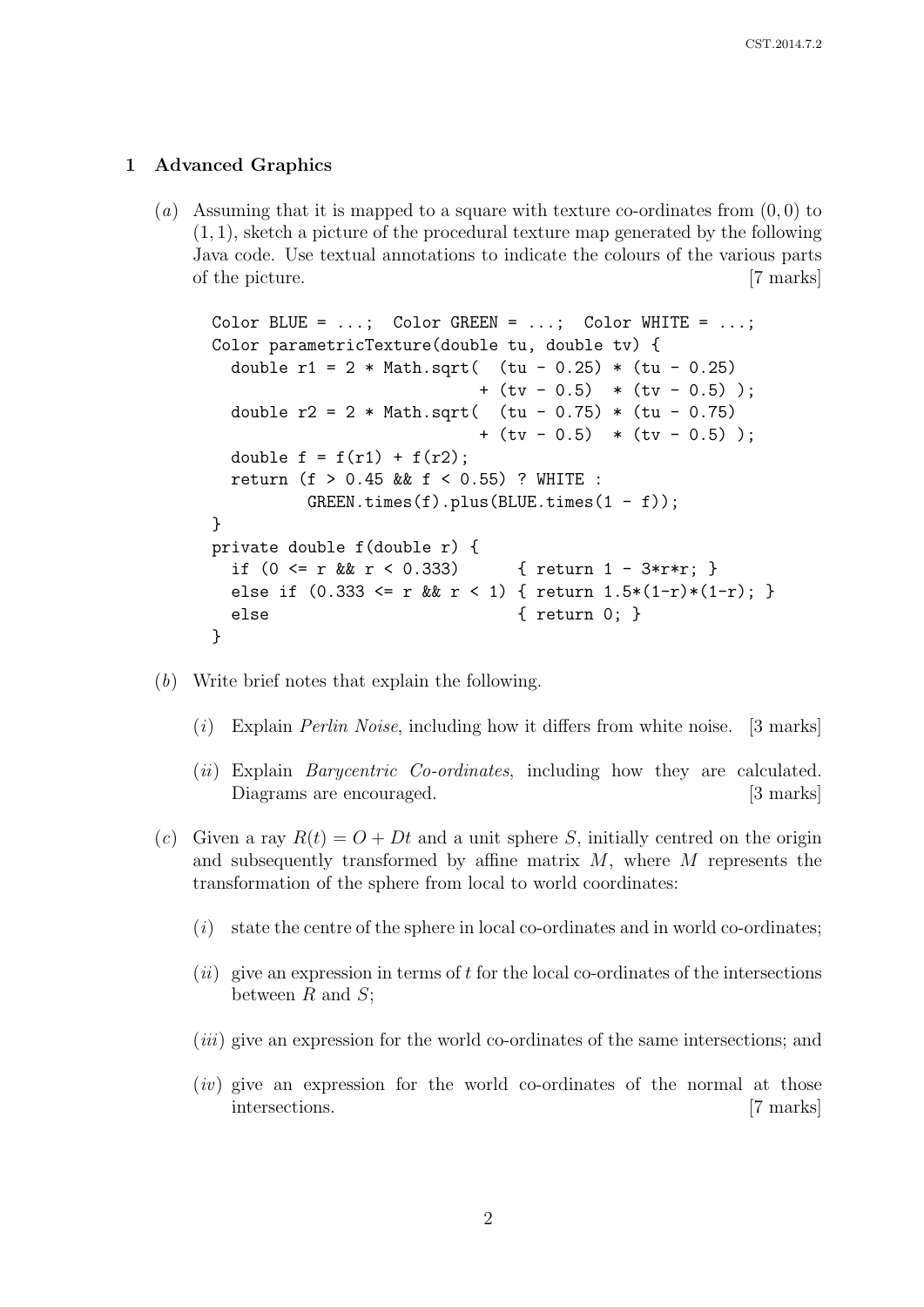# 2 Artificial Intelligence II

Consider the following Bayesian network:



The associated probability distributions for the binary random variables A, B, C and D are  $Pr(a) = 0.2$ ,  $Pr(\neg a) = 0.8$  and:

| Pr(b A)       |  | $A \quad B \mid Pr(c A, B) \quad Pr(d A, B)$ |     |
|---------------|--|----------------------------------------------|-----|
| 0.8           |  | 0.4                                          | 0.9 |
| $0.7^{\circ}$ |  | 0.2                                          | 0.8 |
|               |  | 0.3                                          | 0.1 |
|               |  | () I                                         | 0.2 |

- (a) Write down an expression for the full joint distribution of the random variables A, B, C and D. Compute the probability that A, B and C are  $\perp$  while D is T. [2 marks]
- (b) Use the variable elimination algorithm to compute the probability distribution of C conditional on the evidence that  $D = \bot$ . [16 marks]
- $(c)$  Comment on the computational complexity of the variable elimination algorithm. [2 marks]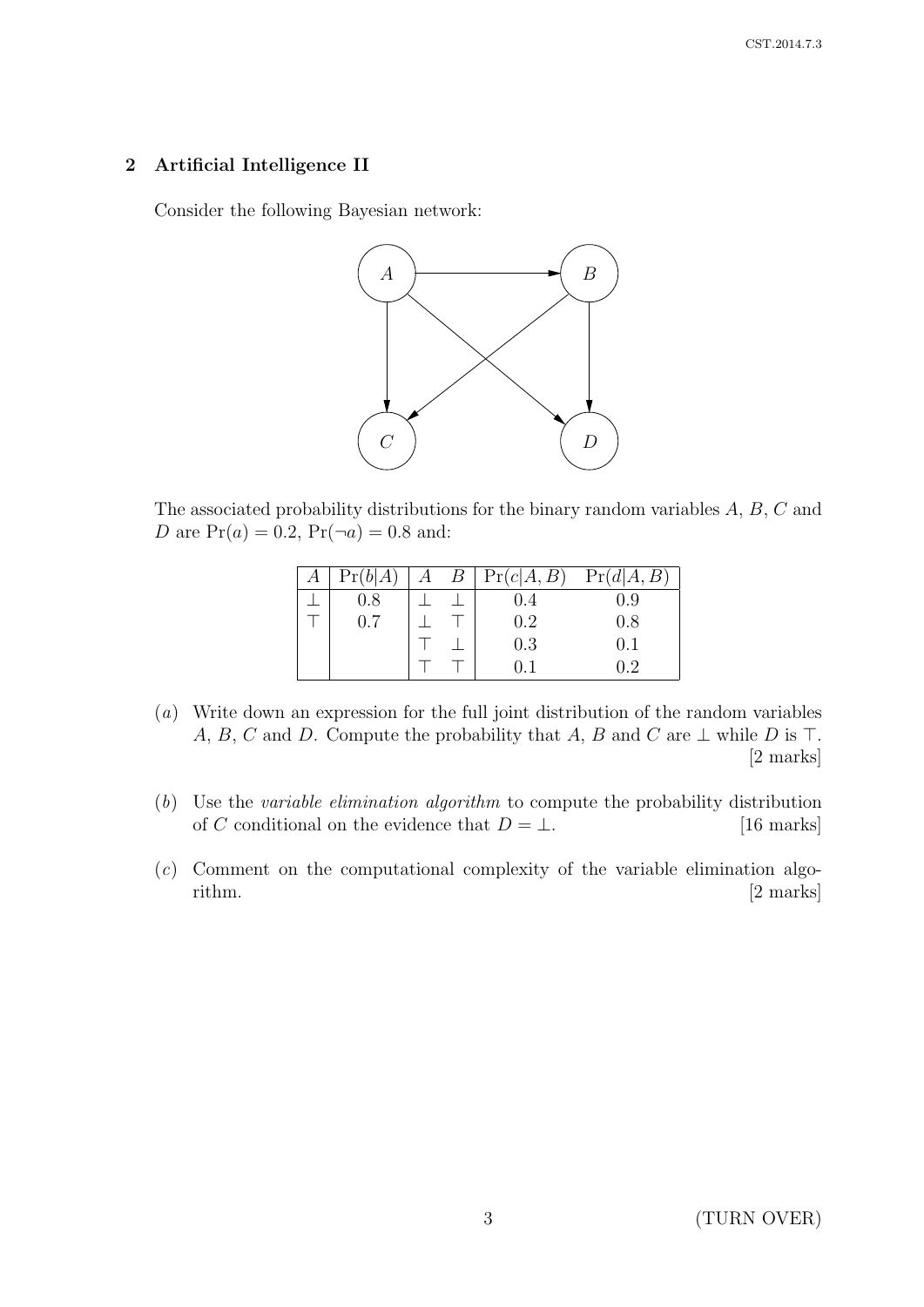# 3 Bioinformatics

- (a) Describe the differences in complexity and usage between parsimony and distance phylogenetic methods. Give an example of the usage of both methods. [6 marks]
- (b) Describe the differences in complexity and usage between hierarchical clustering and the Markov clustering (MCL) algorithm. [5 marks]
- (c) Explain how to identify different gene features using Hidden Markov Model methods such as Genescan. [5 marks]
- (d) Explain how you could identify a regulatory network involving a set of genes. [4 marks]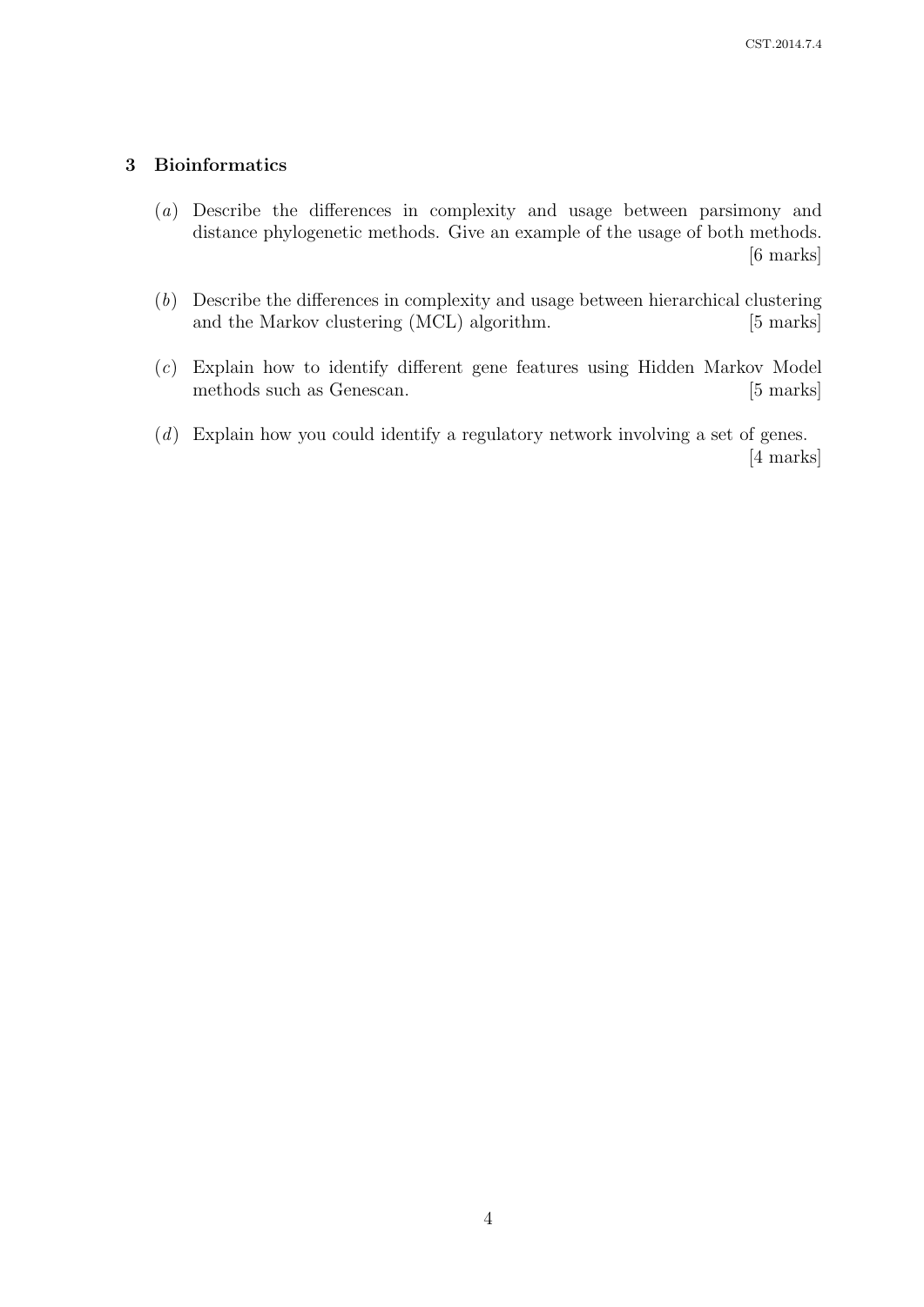### 4 Business Studies

(a) List, with one sentence descriptions, five methods of valuing a company.

[5 marks]

(b) The outline profit and loss account and balance sheet for Certain Software Ltd are as follows:

| £'000                         | Q1             | Q2             | Q3      | Q4  | <b>TOTAL</b> |
|-------------------------------|----------------|----------------|---------|-----|--------------|
| <b>INCOME</b>                 |                |                |         |     |              |
| Consultancy                   | 100            | 200            | 300     | 400 | 1000         |
| Licences                      | $\overline{0}$ | 25             | 50      | 25  | 100          |
| Total income                  | 100            | 225            | 350     | 425 | 1100         |
| <b>EXPENDITURE</b>            |                |                |         |     |              |
| Salaries                      | 100            | 100            | 100     | 100 | 400          |
| Overheads                     | 125            | 125            | 125     | 125 | 500          |
| Total expenditure             | 225            |                | 225 225 | 225 | 900          |
| $Profit/(\text{loss})$        | (125)          | $\overline{0}$ | 125     | 200 | 200          |
| Balance sheet                 |                |                |         |     |              |
| <b>SOURCE</b>                 |                |                |         |     |              |
| Shareholders capital          |                |                | 100     |     |              |
| Bank Loan                     |                |                | 50      |     |              |
| Trade Debtors                 |                |                | 200     |     |              |
| Retained Profit               |                |                | 200     |     |              |
| Total                         |                |                | 550     |     |              |
| <b>APPLICATION</b>            |                |                |         |     |              |
| Assets: Computers, desks etc. |                |                | 200     |     |              |
| Creditors                     |                | 100            |         |     |              |
| Bank                          |                | 250            |         |     |              |

Total 550

- $(i)$  Provide three different valuations for the company, showing how they were obtained. State any assumptions that you make. [6 marks]
- $(ii)$  75% of sales are made to Mammoth Corporation, a large public US company. The company receives an offer from Mammoth of \$1.5M for the company. Certain Software Ltd is owned by the founding Directors who still work for the company. Advise the directors. [5 marks]
- (*iii*) As negotiations proceed it emerges that the takeover terms are \$500K in cash and \$1M in shares of Mammoth Corporation, locked-in for 1 year. Does this alter your advice? [4 marks]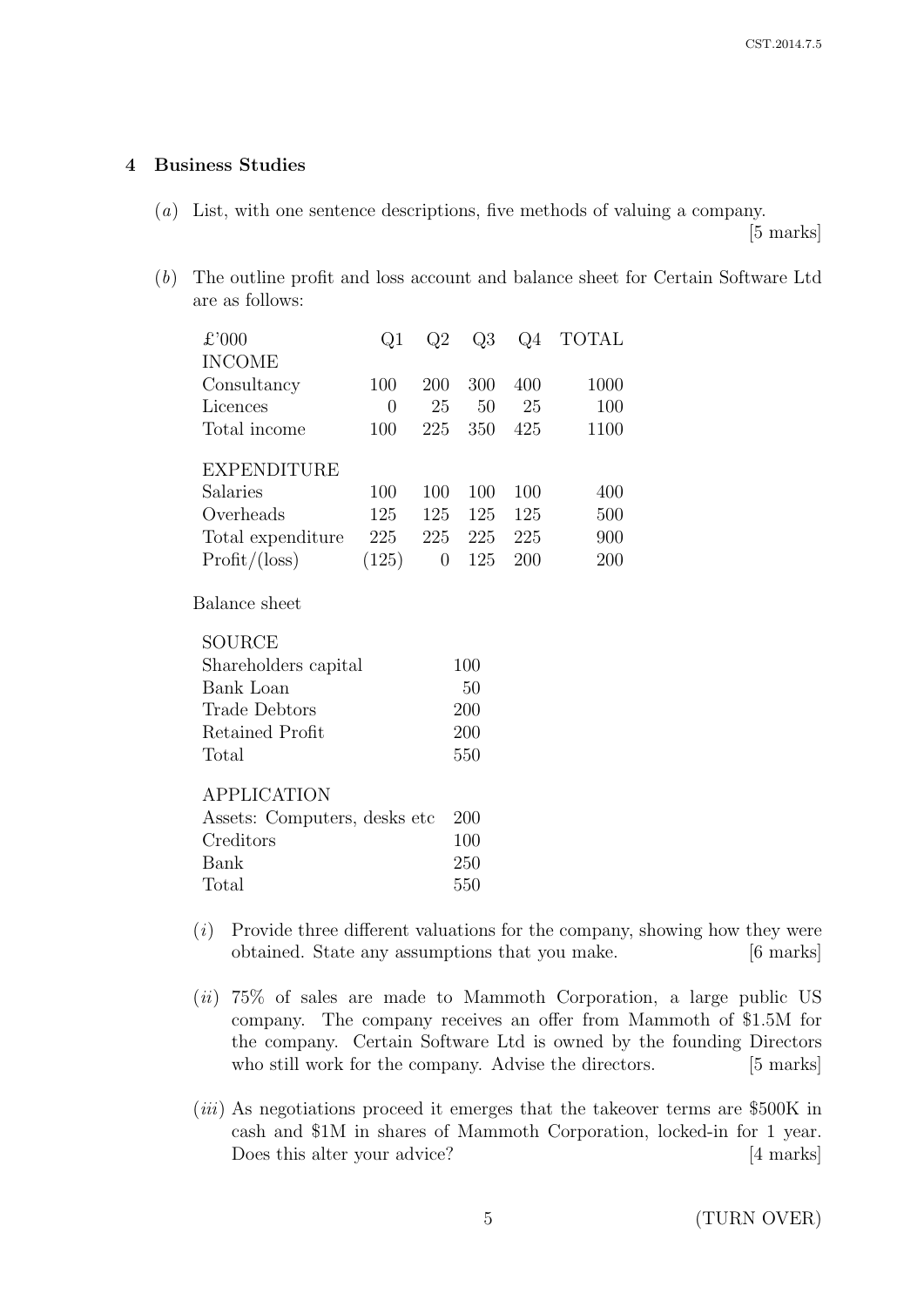### 5 Comparative Architectures

(a) A 4KB, blocking, private L1 cache with 16B lines sees the following sequence of accesses from its core.

> 0x00001000 Load 0x00001010 Store 0x00002000 Load 0x00001010 Load 0x00003000 Load 0x00001010 Store 0x00001010 Store 0x00002000 Load 0x00001000 Load 0x00002000 Load

Assuming a write-allocate cache that is empty at first and implements the least-recently-used (LRU) replacement algorithm, what is the hit rate if the cache is

- (i) direct-mapped;
- $(ii)$  fully-associative;
- $(iii)$  2-way set-associative?

[6 marks]

- (b) If the core supports out-of-order execution, how might a non-blocking cache bring performance benefits? [4 marks]
- (c) How might the core's load/store queue be used to reduce the number of memory accesses seen by the cache? [4 marks]
- (d) Assume that this core and cache are part of a chip-multiprocessor, with the cache connected to a shared L2 via a bus that maintains coherence through a snooping MESI protocol. What sequence of steps would be taken if another core wanted to load from 0x00001010 after the given sequence had finished?

[6 marks]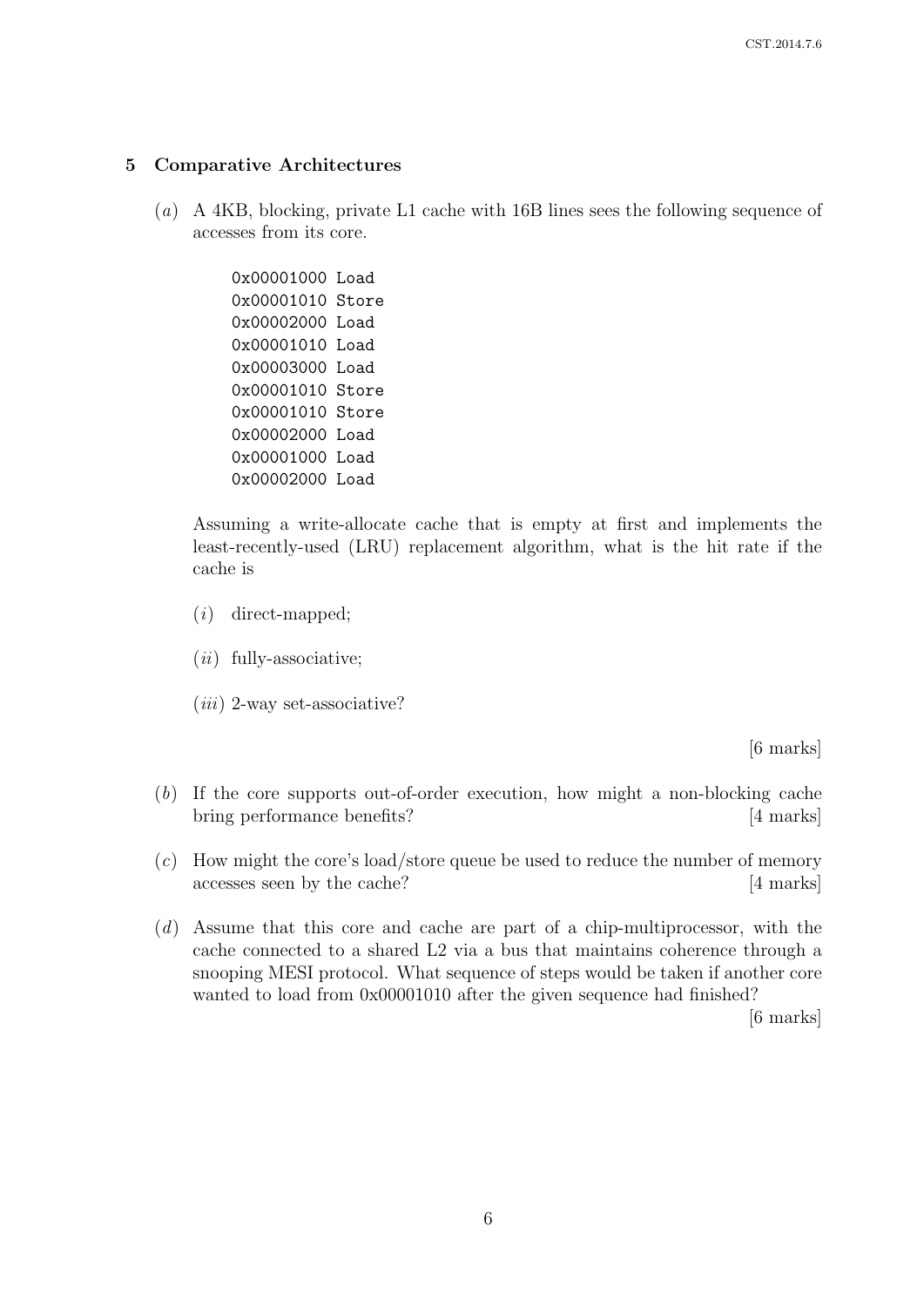### 6 Denotational Semantics

For partially ordered sets  $(P, \subseteq_P)$  and  $(Q, \subseteq_Q)$ , define the set

 $(P \Rightarrow Q) = \{f | f \text{ is a monotone function from } (P, \sqsubseteq_P) \text{ to } (Q, \sqsubseteq_Q) \}$ 

and, for all  $f, g \in (P \Rightarrow Q)$ , let

$$
f \sqsubseteq_{(P \Rightarrow Q)} g \iff \forall p \in P. f(p) \sqsubseteq_Q g(p)
$$

(a) Let  $(P, \sqsubseteq_P)$  and  $(Q, \sqsubseteq_Q)$  be partially ordered sets.

- (*i*) Prove that  $((P \Rightarrow Q), \sqsubseteq_{(P \Rightarrow Q)})$  is a partially ordered set. [4 marks]
- (*ii*) Prove that if  $(Q, \underline{\sqsubseteq}_Q)$  is a domain then so is  $((P \Rightarrow Q), \underline{\sqsubseteq}_{(P \Rightarrow Q)})$ . [6 marks]

(b) For N the set of natural numbers partially ordered by the equality relation and for  $S_{\perp}$  the flat domain determined by a set S, consider the domain  $((\mathbb{N} \Rightarrow S_{\perp}), \sqsubseteq_{(\mathbb{N} \Rightarrow S_{\perp})}).$ 

(i) A function  $f \in (\mathbb{N} \Rightarrow S_{\perp})$  is said to be *finite* whenever the subset of N given by  $\{n \mid f(n) \neq \bot\}$  is finite.

Show that every function in  $(N \Rightarrow S_+)$  is the least upper bound of a countable chain of finite functions. [4 marks]

(ii) For a domain  $(D, \subseteq)$ , an element  $d \in D$  is said to be *isolated* (with respect to  $\subseteq$ ) whenever, for all countable chains  $(x_0 \sqsubseteq \cdots \sqsubseteq x_n \sqsubseteq \cdots)$  in D with  $d \sqsubseteq \bigsqcup_{n \geq 0} x_n$ , there exists  $m \geq 0$  with  $d \sqsubseteq x_m$ .

Prove that a function in  $(N \Rightarrow S_{\perp})$  is isolated (with respect to  $\subseteq_{(N \Rightarrow S_{\perp})}$ ) iff it is finite. [6 marks]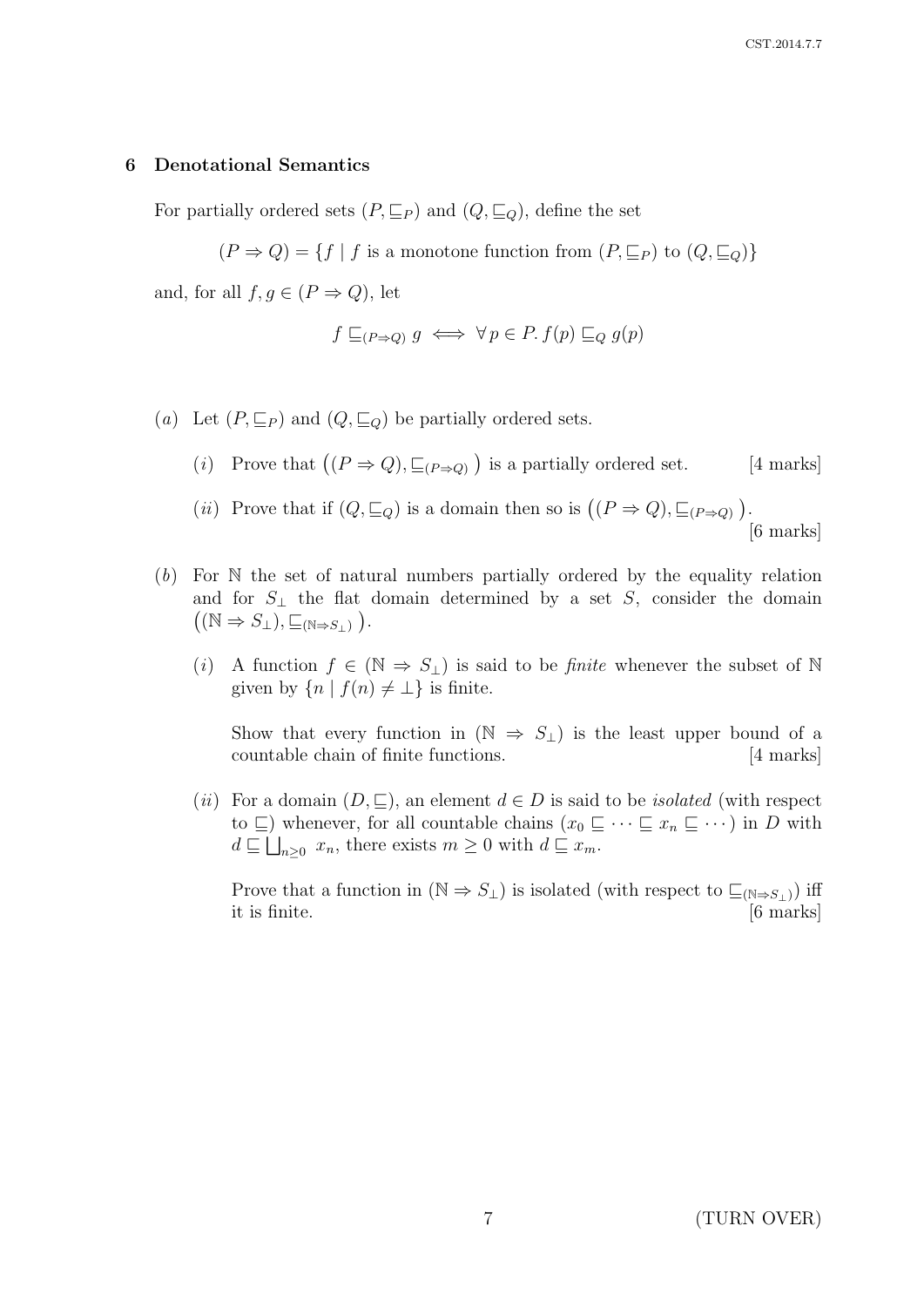### 7 Hoare Logic

- (a) Consider Hoare triples of the form  $\{T\}$   $V := E$   $\{V = E\}$  where T is the atomic formula 'true' and V and E range over variables and expressions, respectively.
	- (i) Write down an instance of such a triple that cannot be proved using Hoare logic and explain why not. [2 marks]
	- (ii) Write down conditions on V and E such that  $\{T\}$  V:= E  $\{V = E\}$  can be proved and give a proof of this assuming your conditions. [2 marks]
- (b) Write down and explain the weakest liberal precondition  $\text{wlp}(V := E, Q)$  and strongest postcondition  $sp(V := E, P)$ . Comment on the relationship of these to the Hoare triple  $\{P\}$   $V := E \{Q\}.$  [4 marks]
- (c) Explain briefly how both weakest preconditions and strongest postconditions are used in mechanised program verification. [4 marks]
- (d) Write down the Hoare assignment axiom and the Floyd assignment axiom. Explain carefully why each is true. [4 marks]
- (e) Show how the Floyd assignment axiom can be derived from the Hoare assignment axiom and the other standard rules of Hoare logic. [4 marks]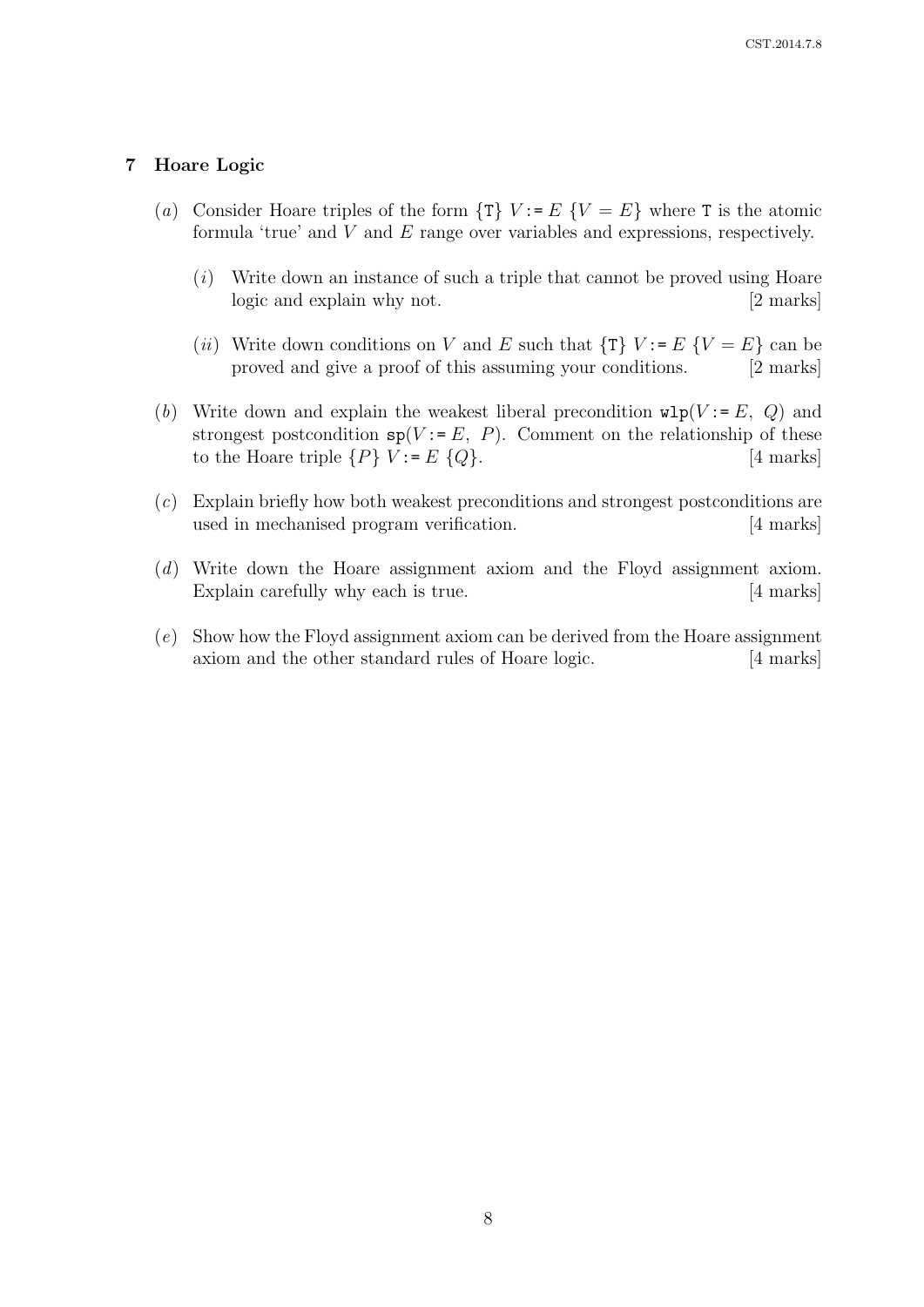#### 8 Human–Computer Interaction

This question is concerned with the following design problem: Design a visualisation that will be useful to candidates sitting an exam such as the one you are sitting now. This visualisation should help the user to plan his or her time, allocating time to various questions. Elements of the visualisation might include estimated time to be spent on each question and part of a question; the amount of credit to be awarded for each part; the estimated likelihood of a correct answer; dependencies between parts (where correctness of one part depends on correctness of another); the remaining time; degree of fatigue; any other relevant factors, or any relevant subset of these. This visualisation could be used as the basis for an interactive screen-based assistant, but could also be incorporated in an augmented reality headset, or even implemented with pencil and paper.

- (a) Make sketches of two alternative visual representations that might address this problem. If your design is intended to include coloured elements, colours may be indicated by text annotations on the sketch or with a separate key, rather than using coloured ink. The two alternative sketches should demonstrate different approaches to the problem. [4 marks]
- (b) Contrast the design decisions in your two alternative sketches, discussing how the marks and regions on the page correspond to their intended meaning.

[6 marks]

- (c) Define what is meant by "analytic usability evaluation" and "empirical usability evaluation" techniques. [2 marks]
- (d) Using an analytic evaluation technique, compare two different ways in which user experiences with your proposed designs would be expected to differ from each other. [4 marks]
- (e) Describe how you would conduct an empirical evaluation to compare user experiences with your proposed designs. [4 marks]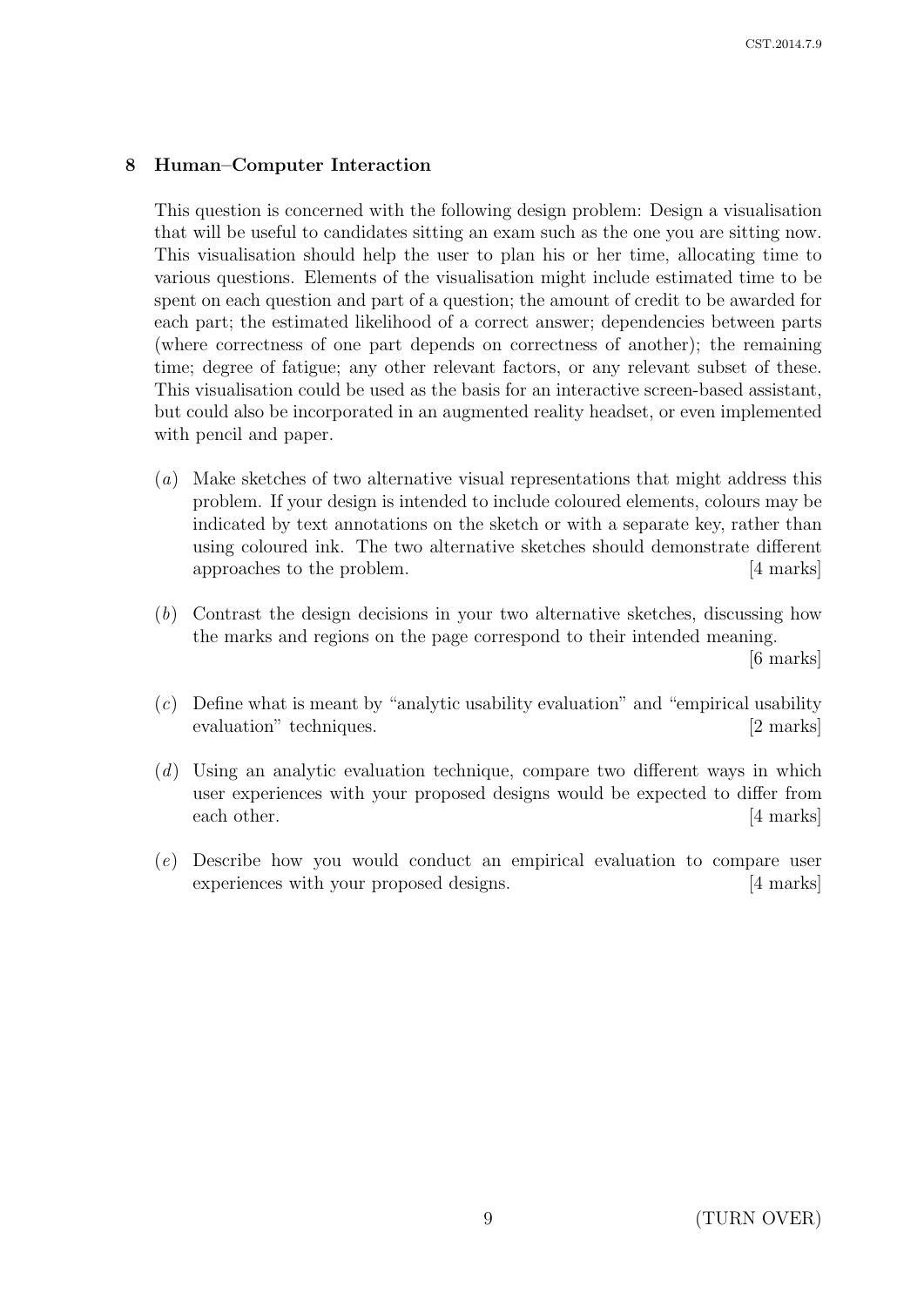#### 9 Information Theory and Coding

- (a) Suppose that women who live beyond the age of 80 outnumber men in the same age group by three to one. How much information, in bits, is gained by learning that a person who lives beyond 80 is male? [2 marks]
- (b) Consider *n* discrete random variables, named  $X_1, X_2, \ldots, X_n$ , of which  $X_i$  has entropy  $H(X_i)$ , the largest being  $H(X_L)$ . What is the upper bound on the joint entropy  $H(X_1, X_2, \ldots, X_n)$  of all these random variables, and under what condition will this upper bound be reached? What is the lower bound on the joint entropy  $H(X_1, X_2, \ldots, X_n)$ ? [3 marks]
- (c) If discrete symbols from an alphabet S having entropy  $H(S)$  are encoded into blocks of length n symbols, we derive a new alphabet of symbol blocks  $S<sup>n</sup>$ . If the occurrence of symbols is independent, then what is the entropy  $H(S^n)$  of this new alphabet of symbol blocks? [2 marks]
- (d) Consider an asymmetric communication channel whose input source is the binary alphabet  $X = \{0, 1\}$  with probabilities  $\{0.5, 0.5\}$  and whose outputs Y are also this binary alphabet  $\{0, 1\}$ , but with asymmetric error probabilities. Thus an input 0 is flipped with probability  $\alpha$ , but an input 1 is flipped with probability  $\beta$ , giving this channel matrix  $p(y_k|x_i)$ :

$$
\left(\begin{array}{cc} 1-\alpha & \alpha \\ \beta & 1-\beta \end{array}\right)
$$

- (i) Give the probabilities of both outputs,  $p(Y = 0)$  and  $p(Y = 1)$ . [2 marks]
- (ii) Give all the values of  $(\alpha, \beta)$  that would maximise the capacity of this channel, and state what that capacity then would be. [3 marks]
- (*iii*) Give all the values of  $(\alpha, \beta)$  that would minimise the capacity of this channel, and state what that capacity then would be. [3 marks]
- $(e)$  In order for a variable length code having N codewords with bit lengths  ${n_1, n_2, n_3, \cdots, n_N}$  to satisfy the prefix property, what condition must be satisfied? (Express the condition, but do not try to prove it.) [1 mark]
- $(f)$  The information in continuous signals which are strictly bandlimited (lowpass or bandpass) is quantised, in that such continuous signals can be completely represented by a finite set of discrete samples. Describe two theorems about how discrete samples suffice for exact reconstruction of continuous bandlimited signals, even at all the points between the sampled values. [4 marks]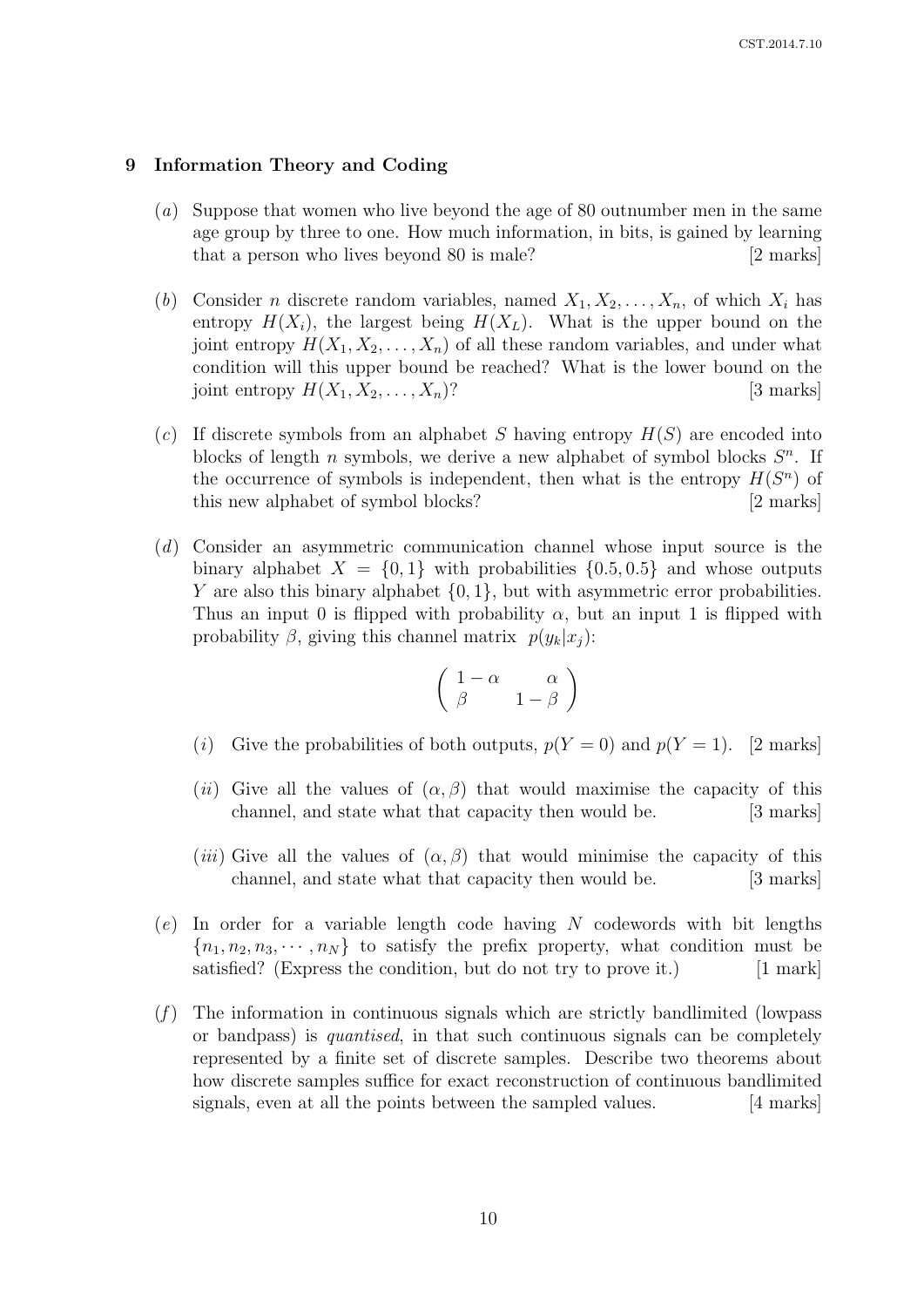# 10 Natural Language Processing

The following context-free grammar (CFG) accepts sequences of part-of-speech categories (e.g., Det N, Adj Adj N). With a lexicon, as shown, it can be used to parse some English noun phrases (NPs).

| Start symbol: NP       | a, the: Det              |
|------------------------|--------------------------|
| $NP \rightarrow Det N$ | dog, dogs, house,        |
| $NP \rightarrow N$     | houses, model, models: N |
| $N \rightarrow Adj N$  | brown, red, model: Adj   |
| $N \rightarrow N PP$   | in, under: P             |
| $PP \rightarrow P NP$  |                          |

- (a) Give a non-deterministic finite-state automaton (NDFSA) which accepts the same sequences of part-of-speech categories as this CFG. Explain the notation that you use. [6 marks]
- (b) Give two examples of overgeneration that can be demonstrated with the lexicon shown, and explain how the CFG and NDFSA (and, if necessary, part-of-speech categories and lexicon) could be modified to prevent them. [5 marks]
- $(c)$  The CFG does not accept noun-noun compounds (e.g., the dog house, house dogs). Indicate how you could modify the original CFG and NDFSA to allow for them. [3 marks]
- (d) Hand-constructed FSA have sometimes been used for part-of-speech tagging. Outline the possible practical and theoretical advantages and disadvantages of such an approach when compared to stochastic tagging using Hidden Markov Models. [6 marks]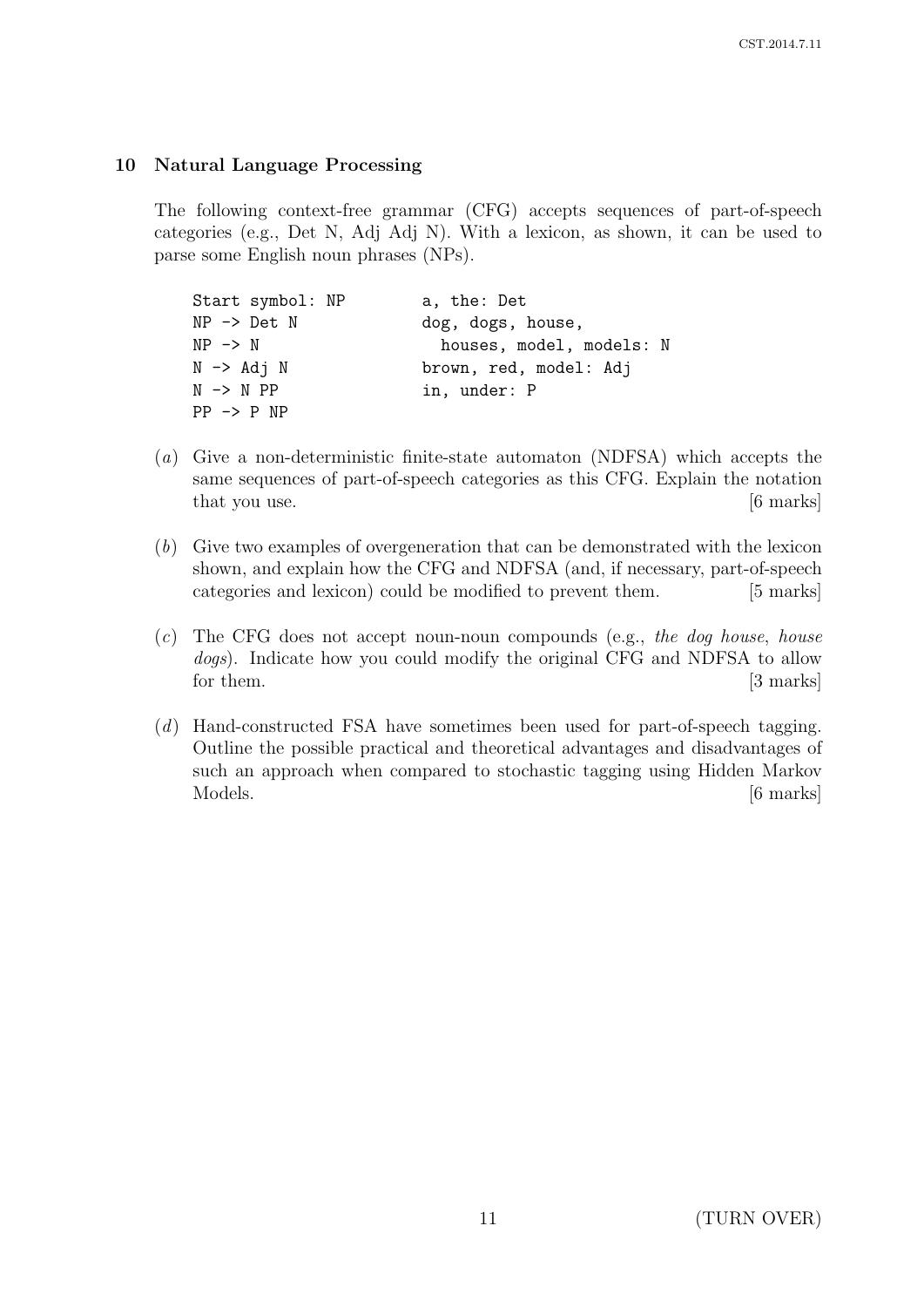#### 11 Optimising Compilers

- (a) Explain the ideas behind available expression analysis. Your explanation should include data-flow equations, an informal argument as to why these correctly capture a semantic notion of availability, any issues with decidability and an algorithm to solve the data-flow equations. It is sufficient to consider, as candidate available expressions, those expressions of the form  $v \oplus v'$  where  $\oplus$  is a binary operation and  $v$  and  $v'$  are variables or constants. [6 marks]
- (b) Show how the result of available expression analysis can be used to perform common sub-expression elimination. You need not give an algorithm, but explain the steps in the optimisation carefully. [4 marks]
- (c) Assume that your intermediate code is represented by three-address instructions stored within basic blocks, and with a fresh temporary used whenever a temporary variable is used to hold intermediate results of a larger expression. Explain how your algorithm deals with optimising the program fragment

 $u = f(a+b*c, a+b*c);$  $v[a+b*c] = u$ ;

where a is a global variable which may be updated by f, and b and c are local variables. [5 marks]

(d) Explain carefully how your common sub-expression elimination algorithm reacts to program fragment:

do {  $x == b*c; ...$  } while  $(...);$ 

and also to program fragment:

 $z = b*c$ ; do {  $x == b*c$ ; ... } while  $(...);$ 

commenting on any differences and on any similarity to lifting a loop-invariant expression out from a loop. In both cases assume neither b nor c is modified anywhere in the loop. [5 marks]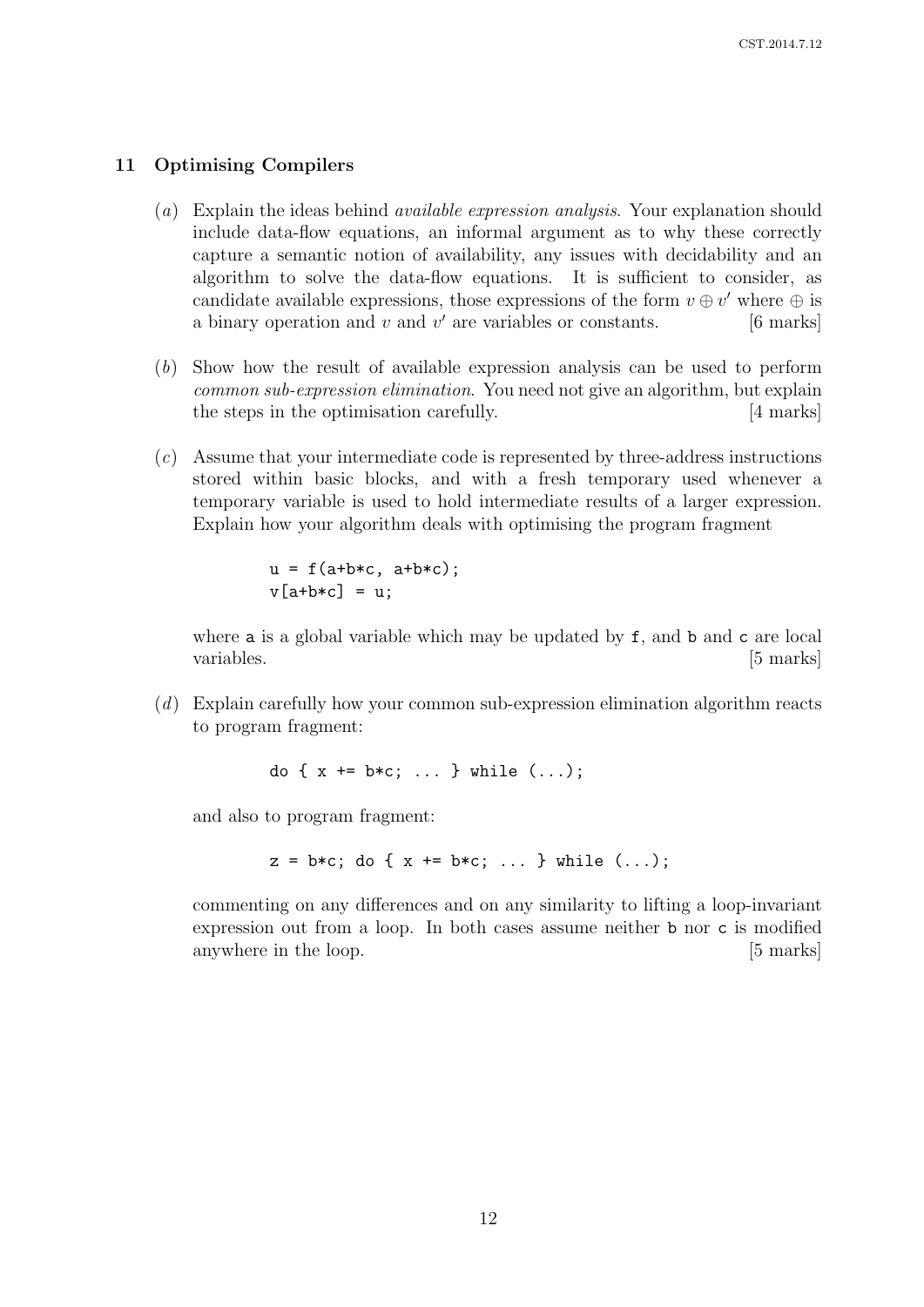### 12 Principles of Communications

(a) The network illustrated below is running a distance vector routing algorithm, with update periodicity configured to 30 second intervals. The links are all 100Mbps Ethernets, including the host attachments to routers. The edge weights on the network are the (fixed) delays in milliseconds.

A source host connected to router A opens a TCP flow to a destination host connected to router B, and starts to move a file across the path, which has packet sizes (maximum segment size) of 1500 bytes, and an underlying RTT given by the sum of link metrics on a path (e.g. 2x6ms). Assume that prior to the start of the TCP flow, the network topology and routing have reached a steady state.

Suppose that the link between B and C fails 30 seconds after the TCP flow has started and the link is repaired after 5 minutes.

- $(i)$  Explain the route computations that follow the failure and the repair of the link. [8 marks]
- $(ii)$  Draw a time sequence diagram of TCP data and acknowledgement packets, illustrating the congestion window alongside. [8 marks]



(b) How much simpler would the computations have been if we ran Link State rather than Distance Vector routing? [4 marks]